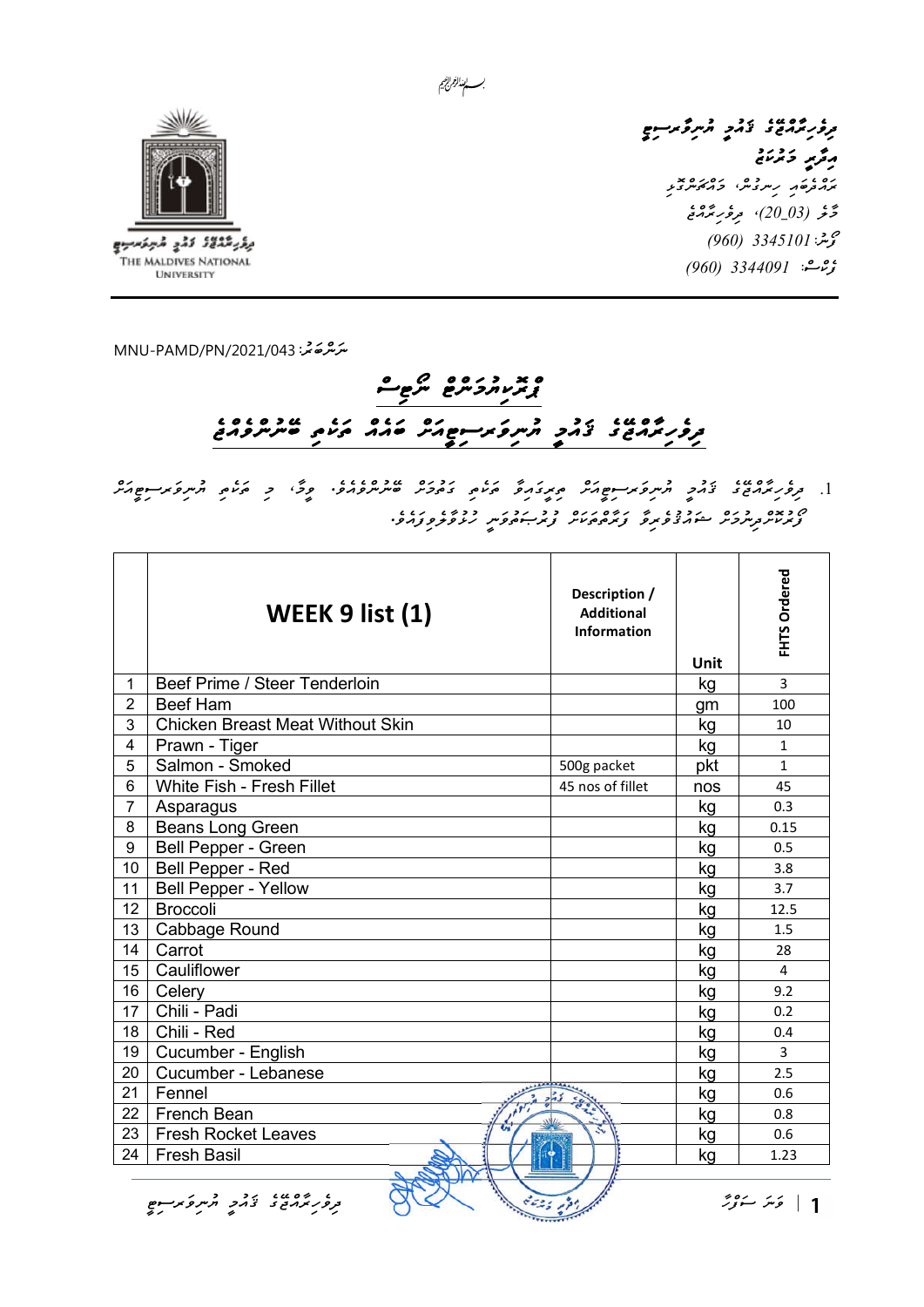| 25 | <b>Fresh Chervils</b>        | kg   | 0.02           |
|----|------------------------------|------|----------------|
| 26 | <b>Fresh Chives</b>          | kg   | 0.05           |
| 27 | Fresh Dill                   | kg   | 0.55           |
| 28 | Fresh Italian Parsley        | kg   | 0.7            |
| 29 | Fresh Oregano                | kg   | 0.63           |
| 30 | <b>Fresh Rosemary</b>        | kg   | 0.14           |
| 31 | Fresh Tarragon               | kg   | 0.55           |
| 32 | Fresh Thyme                  | kg   | 0.22           |
| 33 | Galangal                     | kg   | 0.5            |
| 34 | Garlic                       | kg   | $\overline{4}$ |
| 35 | Ginger                       | kg   | 1.5            |
| 36 | Leeks                        | kg   | 21.5           |
| 37 | Lemon                        | nos  | 53             |
| 38 | <b>Lemon Grass</b>           | kg   | 0.2            |
| 39 | Lettuce Butter Head          | kg   | $\overline{2}$ |
| 40 | Lettuce Iceberg              | kg   | 5              |
| 41 | Lettuce Romaine              | kg   | 0.5            |
| 42 | Lime                         | kg   | 10             |
| 43 | Lime Leaves                  | Ibdl | $\mathbf{1}$   |
| 44 | <b>Mint Leaves</b>           | kg   | 1.8            |
| 45 | <b>Mushroom Button Fresh</b> | kg   | 3              |
| 46 | Mushroom Enoki               | pkt  | 0.25           |
| 47 | Mushroom Oyster King         | kg   | $\mathbf{1}$   |
| 48 | <b>Mushroom Shitake</b>      | pkt  | $\mathbf{1}$   |
| 49 | Onion                        | kg   | 9              |
| 50 |                              |      |                |

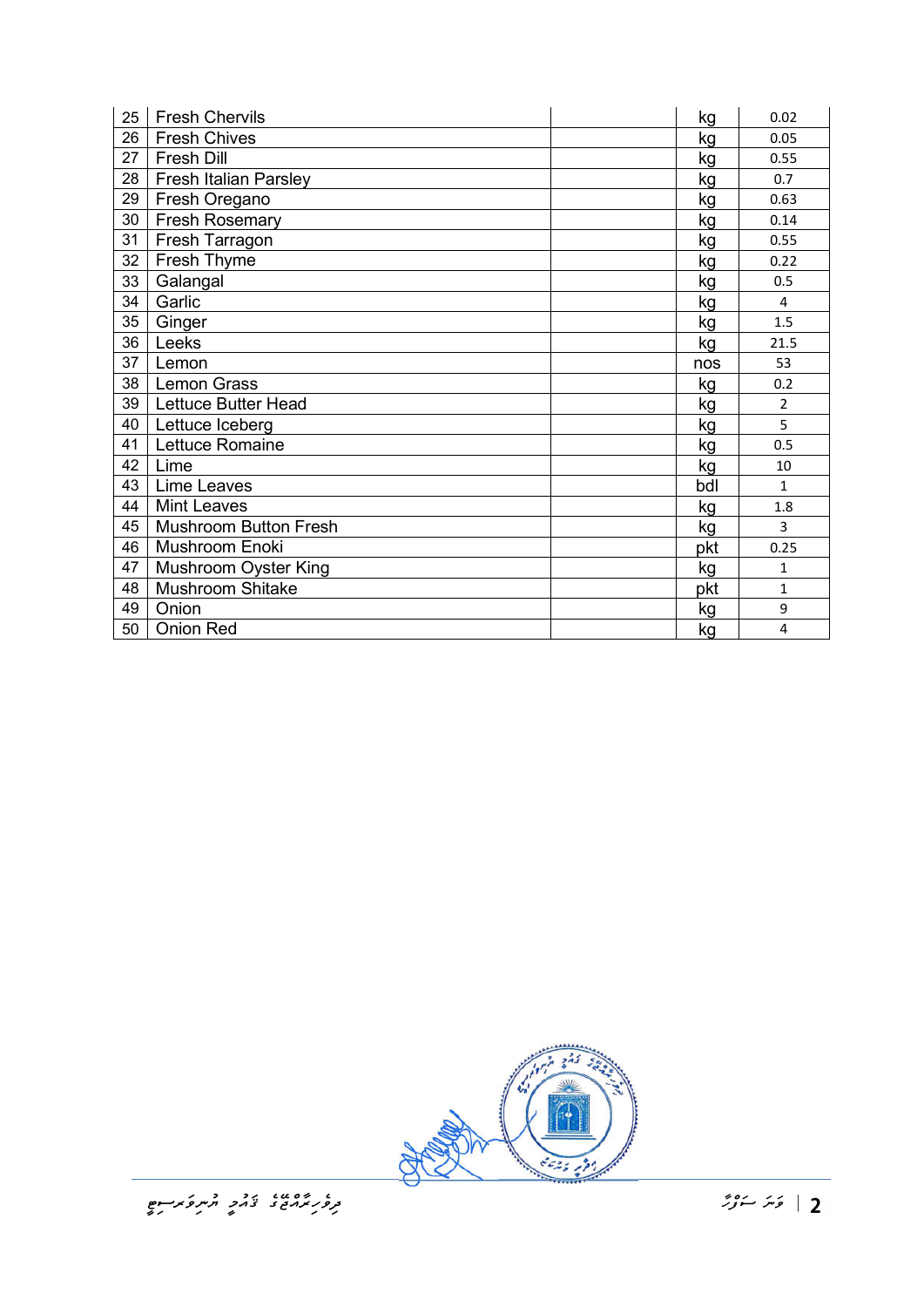|                 | WEEK 9 list (2)                 | Description /<br><b>Additional</b><br><b>Information</b> | <b>Unit</b> | FHTS Ordered        |
|-----------------|---------------------------------|----------------------------------------------------------|-------------|---------------------|
| 1               | <b>Onion White</b>              |                                                          | kg          | 1.4                 |
| $\overline{2}$  | <b>Onion Spring</b>             |                                                          | kg          | 1.3                 |
| 3               | Pak Choy                        |                                                          | kg          | 1.6                 |
| 4               | Parsley                         |                                                          |             | 0.5                 |
| 5               | Potato - Baby                   |                                                          | kg          | 1.5                 |
| $6\phantom{1}$  | Potato Sweet all color          |                                                          | kg<br>kg    | 2.8                 |
| 7               | Potatoes                        | Orange                                                   | kg          | $\overline{7}$      |
| 8               | <b>Pumpkin Butternut</b>        |                                                          | kg          | 7.5                 |
| 9               | Radish - Baby                   |                                                          | kg          | 0.1                 |
| 10              | <b>Shallots</b>                 |                                                          |             | $\mathbf{1}$        |
| 11              | Spinach Baby                    |                                                          | kg          | 2.6                 |
| 12 <sub>2</sub> | Tomato                          |                                                          | kg          | 8.5                 |
| 13              | Tomato - Cherry Red             | Red and Yellow                                           | kg          | $\overline{2}$      |
| 14              | <b>Tomato Beef</b>              |                                                          | kg          |                     |
| 15              |                                 |                                                          | kg          | 4<br>$\overline{7}$ |
|                 | <b>Tomato Roma</b>              |                                                          | kg          |                     |
| 16              | Turnip                          |                                                          | kg          | 3                   |
| 17              | Zucchini Green                  |                                                          | kg          | 0.4                 |
| 18              | <b>Zucchini Yellow</b>          |                                                          | kg          | $\mathbf{1}$        |
| 19              | Aubergine                       |                                                          | kg          | 4                   |
| 20              | Beetroot                        |                                                          | kg          | $\overline{2}$      |
| 21              | <b>Frozen Green Peas</b>        |                                                          | pkt         | $\overline{2}$      |
| 22              | Apple - Green                   |                                                          | nos         | 8                   |
| 23              | Apple - Red                     |                                                          | nos         | 28                  |
| 24              | Avocado                         |                                                          | nos         | 3                   |
| 25              | Banana - Local                  |                                                          | kg          | 2.5                 |
| 26              | Blackberry                      | 500g packet                                              | pkt         | 3                   |
| 27              | Blueberry                       | 500g packet                                              | pkt         | 3                   |
| 28              | mango Green                     |                                                          | kg          | $\mathbf{1}$        |
| 29              | mango - Honey                   |                                                          | kg          | $\mathbf{1}$        |
| 30              | mango Ripe                      |                                                          | kg          | 5.5                 |
| 31              | Oranges                         |                                                          | nos         | 10                  |
| 32              | Papaya - Green                  |                                                          | kg          | 0.5                 |
| 33              | Pomegranate                     |                                                          | nos         | $\mathbf{1}$        |
| 34              | Raspberry                       |                                                          | kg          | 1.33                |
| 35              | <b>Red Currant</b>              | 500g packet                                              | kg          | 0.5                 |
| 36              | Rock Melon                      |                                                          | kg          | $\mathbf{1}$        |
| 37              | Strawberry                      |                                                          | kg          | 4                   |
| 38              | Watermelon                      |                                                          | kg          | 3                   |
| 39              | Frozen Fruits Raspberry         |                                                          | kg          | $\mathbf{1}$        |
| 40              | Frozen Mango Puree              | Ponthier/Boiron                                          | kg          | $\mathbf{1}$        |
| 41              | Chick Pea                       |                                                          | can         | 3                   |
| 42              | <b>Cocktail Onion</b>           |                                                          | can         | $\mathbf{1}$        |
| 43              | <b>Pitted Black Olive</b>       |                                                          | btl         | $\overline{2}$      |
| 44              | Coconut Milk - Aroy D           |                                                          | can         | 4                   |
| 45              | Vermicelli                      |                                                          | pkt         | $\overline{2}$      |
| 46              | Butter Unsalted (227 gm) Anchor |                                                          | pc          | 8                   |
|                 | ۇپىر سۆۋر<br>3                  |                                                          |             |                     |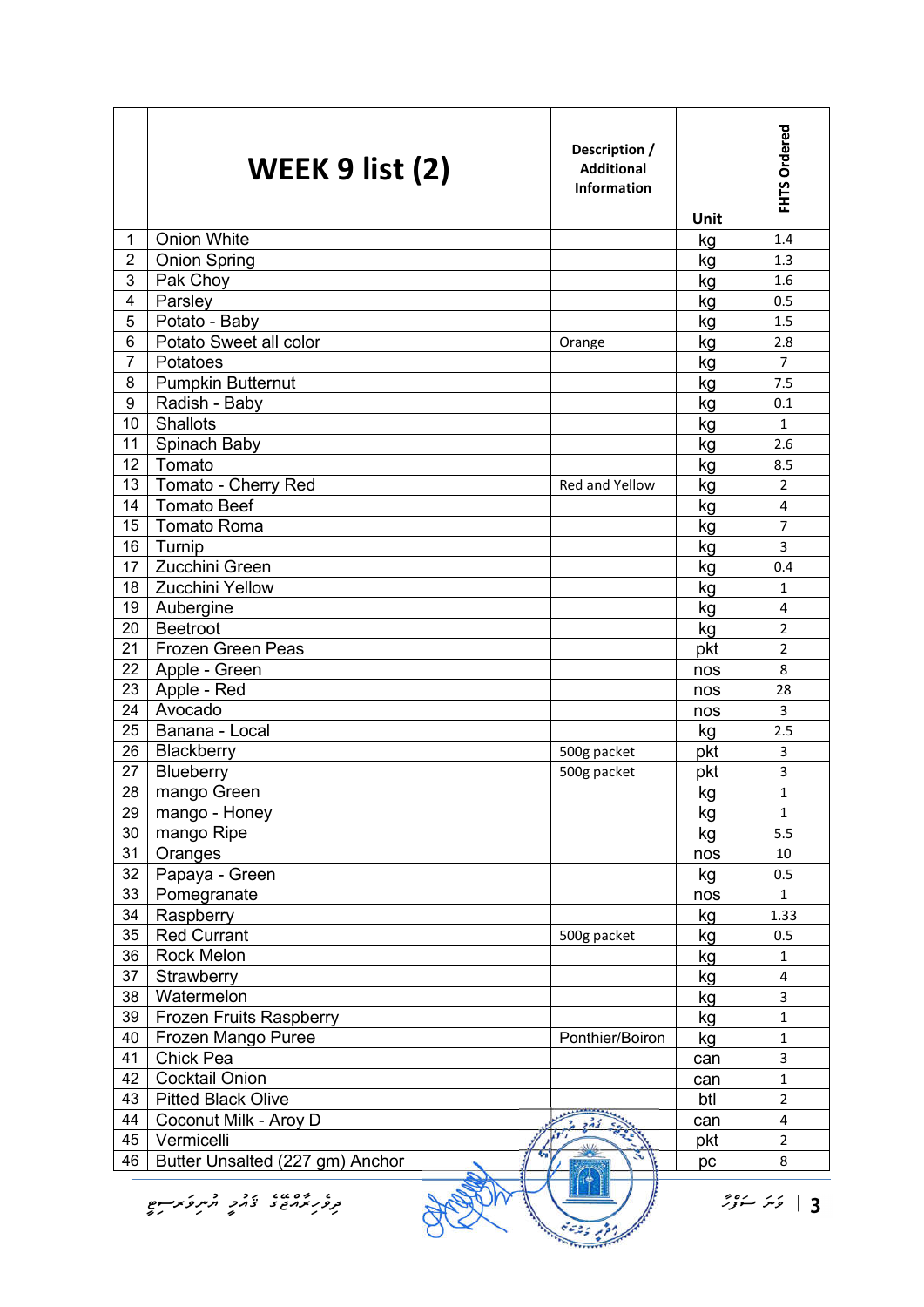| 47  | Cheese Feta in oil                 | ηu |  |
|-----|------------------------------------|----|--|
| 48  | <b>Cheese Gruvere</b>              | ΚO |  |
| 49  | <b>Cheese Mascarpone</b>           |    |  |
| -50 | Cheese Parmesan Block Grana Padano |    |  |

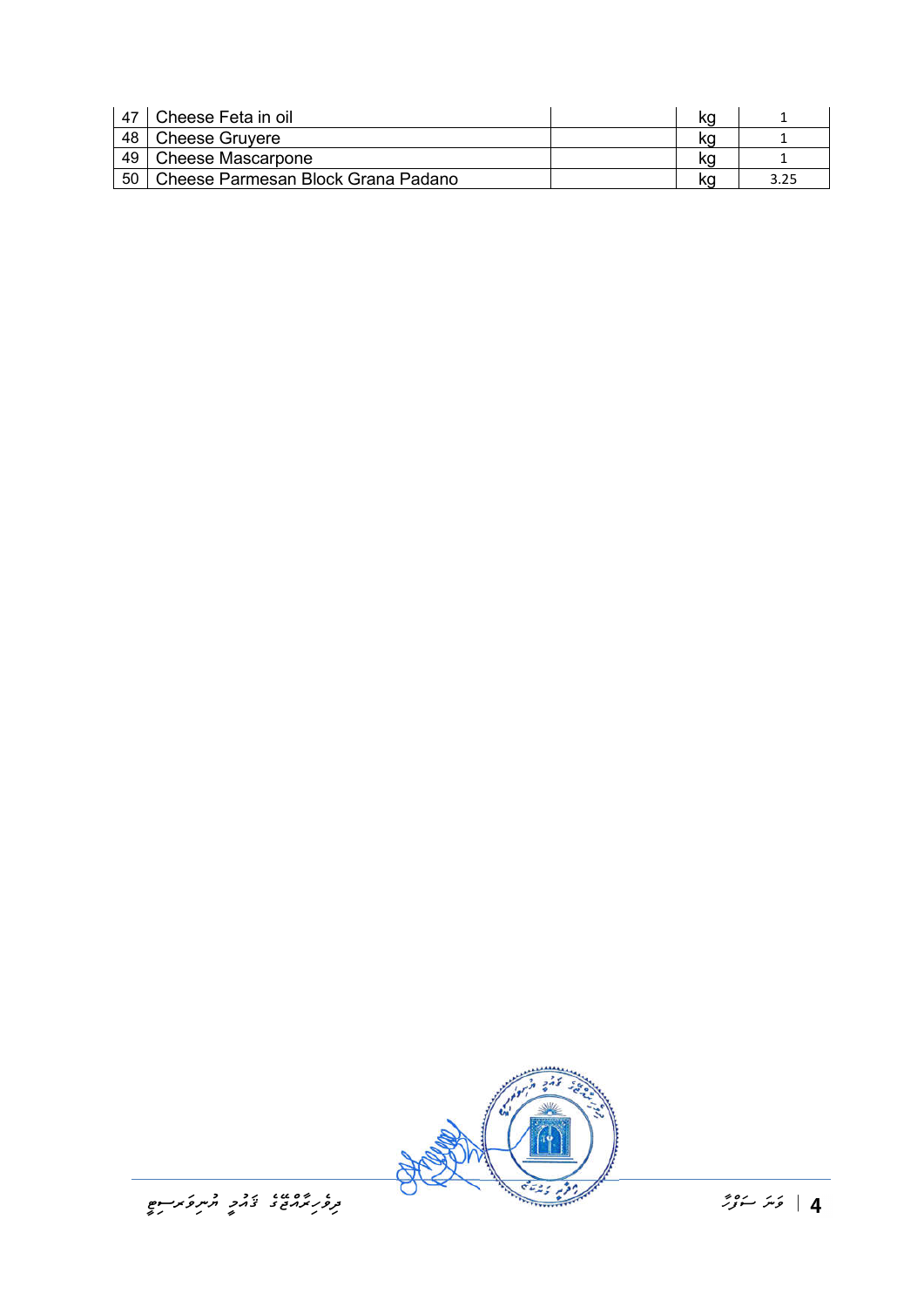|                         | <b>WK 9 list (3)</b>               | Description /<br><b>Additional</b><br><b>Information</b> | Unit | FHTS Orderd    |
|-------------------------|------------------------------------|----------------------------------------------------------|------|----------------|
| 1                       | Cheese Parmesan Block Grana Padano |                                                          | kg   | 3.25           |
| $\overline{2}$          | <b>Cheese Parmesan Grated</b>      |                                                          | kg   | 0.2            |
| 3                       | <b>Cheese Cream</b>                |                                                          | kg   | 0.5            |
| $\overline{\mathbf{4}}$ | Cheese Mozzarella Diced            |                                                          | kg   | 0.25           |
| 5                       | <b>Cream Cooking Elle Vire</b>     |                                                          | pkt  | 3              |
| 6                       | Cream Whipping - Lactofil          |                                                          | pkt  | 4              |
| $\overline{7}$          | <b>Milk Powder</b>                 |                                                          | kg   | 0.5            |
| 8                       | <b>Oil Cooking Sunflower</b>       |                                                          | Itr  | $\overline{2}$ |
| 9                       | Oil Olive                          |                                                          | ltr  | $\overline{2}$ |
| 10                      | Oil Olive - Extra Virgin           |                                                          | Itr  | $\mathbf{1}$   |
| 11                      | <b>Balsamic Vinegar</b>            | White                                                    | btl  | $\mathbf{1}$   |
| 12                      | <b>Bread Sandwich</b>              |                                                          | loaf | 4              |
| 13                      | Sponge Finger                      |                                                          | pkt  | 2              |
| 14                      | <b>French Bread</b>                |                                                          | nos  | $\mathbf{1}$   |
| 15                      | <b>Dijon Mustard</b>               |                                                          | btl  | 1              |
| 16                      | Sea Salt                           |                                                          | kg   | $\mathbf{1}$   |
| 17                      | Rice - Arborio                     |                                                          | kg   | 1              |
| 18                      | Rice - Basmati                     |                                                          | kg   | 4              |
| 19                      | Natural set yoghurt                |                                                          | ltr  | 0.8            |
| 20                      | Sour Cream                         |                                                          | Itr  | $\mathbf{1}$   |
| 21                      | All Purpose Flour                  |                                                          | kg   | $\mathbf{1}$   |
| 22                      | Corn Flour                         |                                                          | kg   | 0.2            |
| 23                      | <b>Rice</b>                        | Jasmine                                                  | kg   | $\overline{4}$ |
| 24                      | Suji / Semolina                    | big                                                      | can  | 4              |
| 25                      | All Spice Powder                   |                                                          | kg   | 0.25           |
| 26                      | Paprika                            |                                                          | kg   | 0.1            |
| 27                      | <b>Horseradish Sauce</b>           |                                                          | btl  | 1              |
| 28                      | <b>Tabasco Habanero Sauce</b>      |                                                          | btl  | 2              |
| 29                      | Tahini                             | big                                                      | btl  | 1              |
| 30                      | <b>Tomato Paste</b>                | Medium                                                   | can  | 1              |
| 31                      | <b>Tomato Puree</b>                | medium                                                   | can  | 3              |
| 32 <sub>2</sub>         | Cocoa Powder                       |                                                          | kg   | $\mathbf 0$    |
| 33                      | <b>Gelatine Powder</b>             |                                                          | kg   | 0.2            |
| 34                      | <b>Nut Almond Flake</b>            |                                                          | kg   | 0.24           |
| 35                      | <b>Nut Hazelnuts Roasted</b>       |                                                          | kg   | 0.25           |
| 36                      | <b>Nut Peanut</b>                  |                                                          | kg   | 0.1            |
| 37                      | <b>Nut Walnuts</b>                 |                                                          | kg   | 0.1            |
| 38                      | <b>Puff Pastry</b>                 |                                                          | kg   | $\mathbf{1}$   |
| 39                      | <b>Cooking Dark Chocolate</b>      |                                                          | kg   | 0.4            |
| 40                      | Disposable Hand Glove              |                                                          | box  | $\overline{2}$ |
| 41                      | Passionfruit                       |                                                          | nos  | 38             |
| 42                      | Full cream milk                    | Arla/Puck                                                | pkt  | 11             |
| 43                      | Plain yogurt                       |                                                          | gm   | 14             |
| 44                      | Soda water                         |                                                          |      | 6              |
| 45                      | Whipping cream Elle & Vire         |                                                          | nos  | 3              |
|                         |                                    |                                                          | Itr  |                |

3525 199

ح ) حَدَّ سَوْرٌ مُسْرِحَدٍ وَسِرِحَدٍ مِسْرِحَدٍ مِسْرِحَدٍ مِسْرِحَدٍ مِسْرِحَدٍ مِسْرِحَدٍ مِسْرِحَدٍ مِسْر<br>15 كَسَرَ سَنْرُ مِسْرِحَدٍ مِسْرِحِيْدٍ مِسْرِحِمِيْدٍ مِسْرِحَدٍ مِسْرِحَدٍ مِسْرِحَدٍ مِسْرِحَدِ مِسْرِحَدِ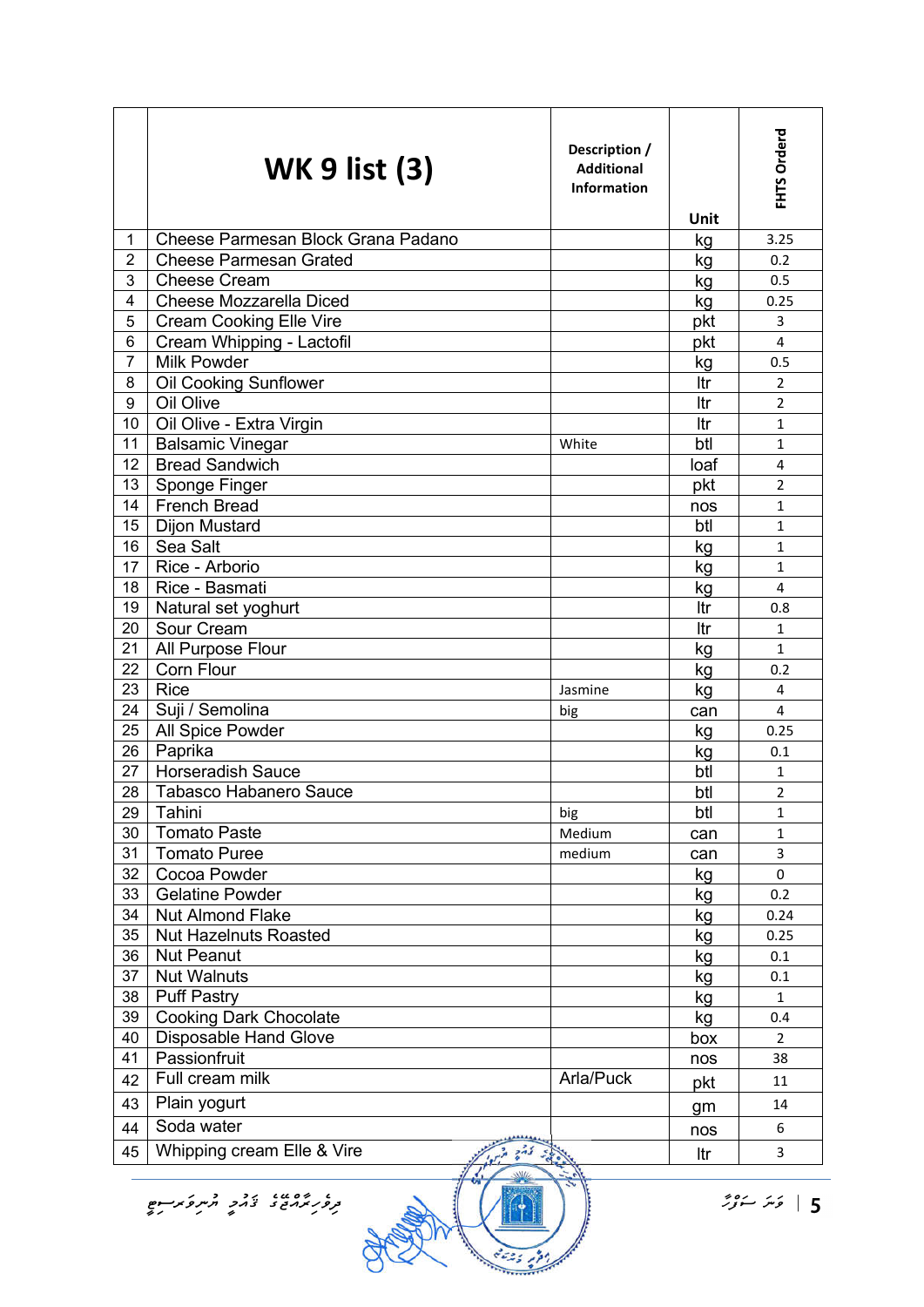| 46 | Thai chili pastes      | kg  | 0.2  |
|----|------------------------|-----|------|
| 47 | <b>Micro Greens</b>    | pkt |      |
| 48 | Creme Fraiche          | gm  | 1300 |
| 49 | <b>Fresh Coriander</b> | kg  | 0.3  |
| 50 | <b>Fine Beans</b>      | kg  | 0.2  |
| 51 | Coriander fresh        | gm  | 250  |

- . כ ביטי גם כנוע עוד עוד כנוע עוד כנוע כנוער כל הפורד המשלמת כמתמכת הב מתמצ ލިސްޓްގައިވާ ހުރިހާ އައިޓަމަކަށް އަގު ހުށަހަޅަންވާނެއެވ.ެ
	- 3. موڭ، جەڭمى سۇنجەر دەرە مۇرۋىرى زەردە 14 ×ەھەر 2021 گەنھىر بوردە 10:00 كەنگەردە يورى 10:00 ك ކުރިން mv.edu.mnu@procurement އަށް ކޯޓޭޝަން އީމެއިލްކުރެއްވުން އެދެމެވ.ެ މި ނޯޓިސްއާ ގުޅޭގޮތުން ﻣِﻣُﻣِﻣِ ﻣِﺩﺣِﻣِﻣِ ﻣِﻳُّﺮِﺩِﺩِﺩِ ﻋَﻮﺭﯨﻴﯘﻳِﺮﯨِّﺮﯨﯜﭘﯜﺭﮔﯩﺮﯨﺘﻰ 3345110، 3345111 ، 3345111 ، 7345148 ، 72 د ده د د د د .<br>د ډرمور و .

 $2021$   $\frac{13}{13}$